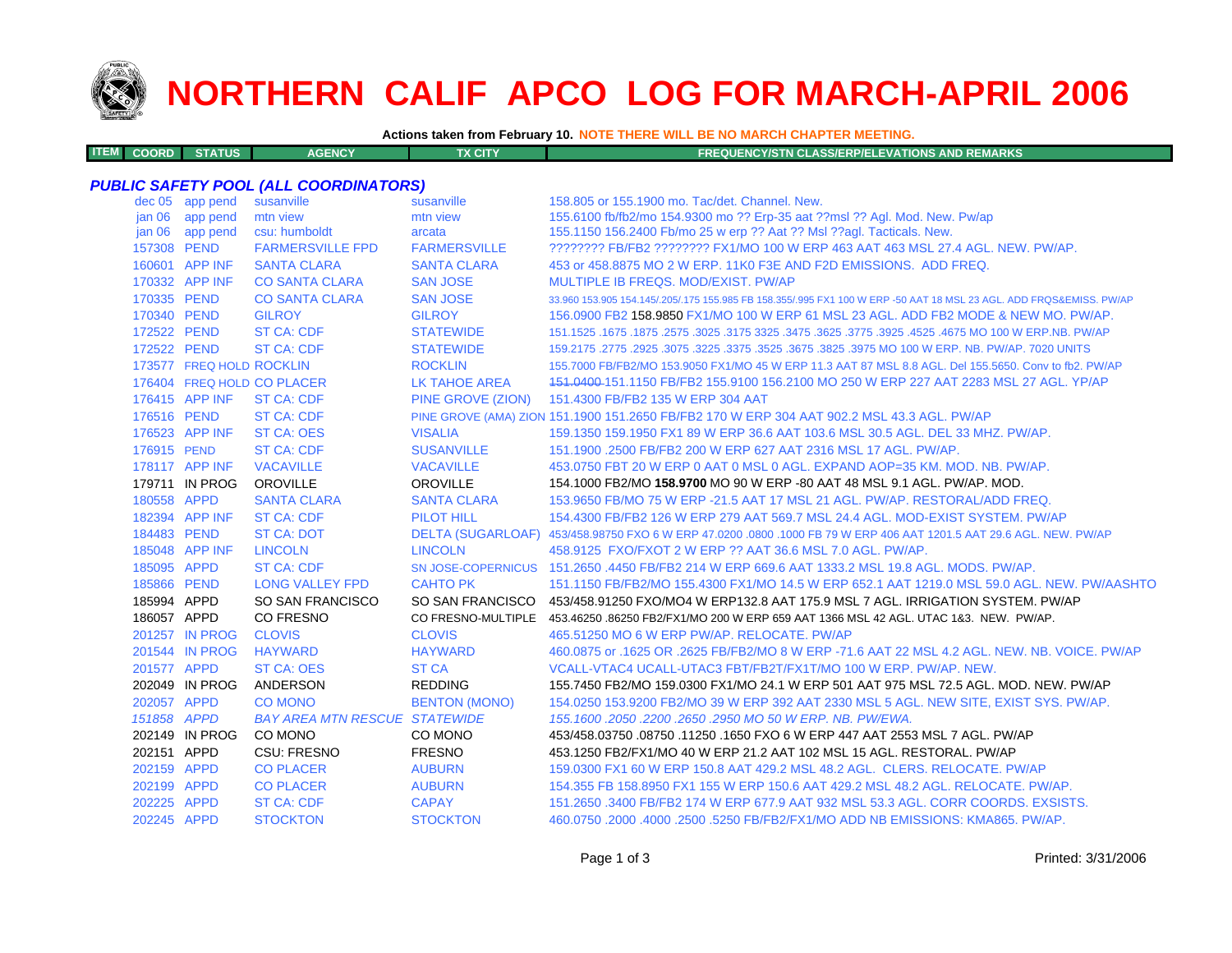#### **Actions taken from February 10. NOTE THERE WILL BE NO MARCH CHAPTER MEETING.**

| <b>ITEM</b>             | <b>COORD</b>               | <b>STATUS</b>   | <b>AGENCY</b>                                           | <b>TX CITY</b>         | <b>FREQUENCY/STN CLASS/ERP/ELEVATIONS AND REMARKS</b>                                                                                                                  |
|-------------------------|----------------------------|-----------------|---------------------------------------------------------|------------------------|------------------------------------------------------------------------------------------------------------------------------------------------------------------------|
|                         | 202266 APPD                |                 | <b>CO PLACER</b>                                        | <b>AUBURN</b>          | 45.1200 FX1 55 W ERP 150.6 AAT 429.2 MSL 48.2 AGL. RELOCATE. PW/AP                                                                                                     |
|                         | 202268 APPD                |                 | HALF MOON BAY AIRPORT HALF MOON BAY                     |                        | 453/458,06250 FXO 1.5 W ERP -45 AAT 17 MSL 6.2 AGL, PW/AP, NEW AWOS,                                                                                                   |
|                         |                            | 202292 IN PROG  | <b>CORCORAN</b>                                         | <b>CORCORAN</b>        | 460,3000 FB2 400 W ERP 48.6 AAT 62.5 MSL 39.6 AGL, RELOCATE, PW/AP                                                                                                     |
|                         |                            | 202327 IN PROG  | <b>STOCKTON</b>                                         | <b>STOCKTON</b>        | 155.1600 FB/MO 150 W ERP 46.4 AAT 6 MSL 49 AGL, NEW, PW/AP.                                                                                                            |
|                         | 202333 APPD                |                 | HUMBOLDT CO FD#1                                        | <b>EUREKA</b>          | 153.9500 FB/FB2/MO (EXSISTS) 159.0450 FX1/MO (NEW) 154.3250 FB (WAS FX1)/MO 200 W ERP 163 MSL 129 AAT. MOD. PW/AP                                                      |
|                         | 202334 APPD                |                 | <b>ATWATER</b>                                          | <b>ATWATER</b>         | 453.4250 FB2/FX1/MO 150 W ERP 16.2 AAT 44 MSL 17 AGL. RESTORAL. PW/AP.                                                                                                 |
|                         | 202372 APPD                |                 | <b>MTN VIEW</b>                                         | <b>MTN VIEW</b>        | 155.6100 FB/FB2/MO 154.9300 MO 93 W ERP -66 AAT 50 MSL 31 AGL. NEW. PW/AP                                                                                              |
|                         | 202404 APPD                |                 | <b>FRESNO</b>                                           | <b>FRESNO</b>          | 154,3700 FB/FB2 100 W ERP 79.5 AAT 89 MSL 103.6 AGL, ADD SITE, PW/AP                                                                                                   |
|                         | 202496 APPD                |                 | <b>FRESNO</b>                                           | <b>FRESNO</b>          | 453.5500 FB/FB2 70 W ERP 79.5 AAT 89 MSL 103.6 AGL. ADD SITE. PW/AP                                                                                                    |
|                         |                            | 202508 IN PROG  | <b>FRESNO</b>                                           | <b>FRESNO</b>          | 153.8450 FB/FB2 100 W ERP 79.5 AAT 89 MSL 103.6 AGL. ADD SITE. PW/AP                                                                                                   |
|                         | 202602 APPD                |                 | <b>STOCKTON</b>                                         | <b>STOCKTON</b>        | 453.2750 MO. ADDS NB AND MO TO EXIST. PW/AP.                                                                                                                           |
|                         | 202603 APPD                |                 | <b>STOCKTON</b>                                         | <b>STOCKTON</b>        | 460.0500 MO 4 W. ADDS NB AND MOS TO EXIST. PW/AP                                                                                                                       |
|                         | 202604 APPD                |                 | <b>STOCKTON</b>                                         | <b>STOCKTON</b>        | 460.3250 .4250 FB 170 W ERP. ADDS FB TO FB2, MO AND NB TO EXIST. PW/AP.                                                                                                |
|                         | 202605 APPD                |                 | <b>STOCKTON</b>                                         | <b>STOCKTON</b>        | 155,05500 FB 100 W ERP 41 AAT 6 MSL 49 AGL, ADD NB & FB TO EXIST FB2, PW/AP.                                                                                           |
|                         | 202607 APPD                |                 | <b>STOCKTON</b>                                         | <b>STOCKTON</b>        | 460.5500 .6000 FB/MO 85 W ERP 28 AAT 6 MSL 49 AGL. ADD FB TO FB2, ADD NB. PW/AP.                                                                                       |
|                         |                            | 202608 IN PROG  | <b>STOCKTON</b>                                         | <b>STOCKTON</b>        | 155,4000 FB/MO 330 W ERP 30 AAT 5 MSL 25 AGL, NEW, PW/AP.                                                                                                              |
|                         | 202609 APPD                |                 | <b>STOCKTON</b>                                         | <b>STOCKTON</b>        | 453.7000 FB/FB2 330 W ERP 21 AAT 5 MSL 25 AGL. EXIST SYS MOD, ADD NEW STN.                                                                                             |
|                         | 202612 APPD                |                 | ST CA: DOT                                              |                        | YREKA/ETNA/H'BROOI 453/458.06250 .51250 .4875 FXO 5&25 W ERP V AAT MSL 620-1873 AGL 6-12. NEW. PW/AP                                                                   |
|                         |                            | 202697 IN PROG  | <b>BAY AREA AQMD</b>                                    | <b>SAN FRANCISCO</b>   | 72.1000 FXO 1 W ERP ?? AAT ?? MSL 21.3 AGL, F1D, NEW.                                                                                                                  |
|                         | 500249 APPD                |                 | <b>DENAIR</b>                                           | <b>DENAIR</b>          | 453/458.98750 MO 2 W ERP. NB. PW/AASHTO.                                                                                                                               |
|                         | 202721 APPD                |                 | <b>STOCKTON</b>                                         | <b>STOCKTON</b>        | 453.7500 MO 100 W ERP. ADDS NB. PW/AP.                                                                                                                                 |
|                         | 202728 APPD<br>202809 APPD |                 | <b>STOCKTON</b><br>SELMA KINGSBURG CO SAN DIS KINGSBURG | <b>STOCKTON</b>        | 460,6250 FB/FB2 45 W ERP 30 AAT 5 MSL 23 AGL. ADDS NEW SITE ON EXIST FREQ. ADD NB, PW/AP<br>72.1000 FXO 1 W ERP 3.2 AAT 87 AGL 6.1 AGL. NEW. CLOCK SYNC SYSTEM. PW/AP. |
|                         | 202815 APPD                |                 | <b>SARATOGA</b>                                         | <b>SARATOGA</b>        | 37.0800 FB 37.9600 FX1 60 W ERP -135 AAT 144.1 MSL 18.3 AGL. RELOCATE. MUT AID SYS PW/AP.                                                                              |
|                         | 790518 APPD                |                 | DEL TACO #129                                           | <b>FAIROAKS (SAC)</b>  | 30,840 31,240 33,160 33,400 35,020 151,8350 151,8950 154,4900 154,5150 154,540 457,5125 ,5875 468,4875 ,7625 469,6375                                                  |
|                         |                            |                 |                                                         |                        | 467.7625 468.4875 MO 2W NB. IG/PCIA.                                                                                                                                   |
|                         | 790605 APPD                |                 | DEL TACO #583                                           | SACRAMENTO             | 30.840 31.240 33.160 33.400 35.020 151.8350 151.8950 154.4900 154.5150 154.540 457.5125 .5875 468.4875 .7625 469.6375                                                  |
|                         |                            |                 |                                                         |                        | 467.7625 468.4875 MO 2W NB. IG/PCIA.                                                                                                                                   |
|                         | 790634 APPD                |                 | DEL TACO #887                                           | <b>SACRAMENTO</b>      | 30.840 31.240 33.160 33.400 35.020 151.8350 151.8950 154.4900 154.5150 154.540 457.5125 .5875 468.4875 .7625 469.6375                                                  |
|                         |                            |                 |                                                         |                        | 467.7625 468.4875 MO 2W NB. IG/PCIA.                                                                                                                                   |
|                         | 790649 APPD                |                 | DEL TACO 3967                                           | <b>ELK GROVE</b>       | 30.840 31.240 33.160 33.400 35.020 151.8350 151.8950 154.4900 154.5150 154.540 457.5125 .5875 468.4875 .7625 469.6375                                                  |
|                         |                            |                 |                                                         |                        | 467.7625 468.4875 MO 2W NB. IG/PCIA.                                                                                                                                   |
|                         | 790604 APPD                |                 | DEL TACO 3581                                           | <b>CITRUS HEIGHTS</b>  | 30.840 31.240 33.160 33.400 35.020 151.8350 151.8950 154.4900 154.5150 154.540 457.5125 .5875 468.4875 .7625 469.6375                                                  |
|                         |                            | <b>IN PROG</b>  | <b>ROSEVILLE</b>                                        | <b>ROSEVILLE</b>       | 467.7625 468.4875 MO 2W NB. IG/PCIA.                                                                                                                                   |
|                         | 870536 APPD                |                 | <b>SKIP MAY</b>                                         | <b>ELMIRA/FT BRAGG</b> | 4 MO 2 W WB DIGITAL. PW/LS<br>160.1700 173.2250 160.2000 MO6 25 W ERP. IG/PCIA.                                                                                        |
|                         |                            |                 |                                                         |                        |                                                                                                                                                                        |
| <b>470-512 MHz POOL</b> |                            |                 |                                                         |                        |                                                                                                                                                                        |
|                         |                            | nov 02 app pend | st ca: oes                                              | bay area (coord chnl)  | ???.???? Fb/fb2/fx1/mo ?? W erp ?? Aat ??msl ??agl. Bay inter-agency intercom.                                                                                         |
|                         | 085615 APPD                |                 | <b>EMPIRE COMM</b>                                      | <b>GLEN ELLEN</b>      | 484.06250 FB6/MO6 119 W ERP 494 AAT 695 MSL 16 AGL. NEW. IG                                                                                                            |
|                         | 125844 APPD                |                 | <b>MOBILE RELAY ASSOC</b>                               |                        | SF/NOVATO/VACA/CLAYTON 490.83750 FB6/FX1T/MO6 100 W ERP 857 AAT 1097 MSL 91 AGL. IG.                                                                                   |
|                         |                            |                 | 202214 IN PROG CO MARIN                                 | <b>BODEGA</b>          | 483.9500 .3750 484.8750 490.8000 488.9750 489.3250 .7000 490.1000 .7250                                                                                                |

CONTINUES FB/FB2 200 W ERP 39 AAT 218 MSL 30 AGL. ADD TO EXIST. YP/AP. 202278 IN PROG CO MARIN

483.6525 .1750 485.6250 484.2000 489.8500 FB2/MO 200 W ERP 566 AAT 745 MSL 60.7 AGL. NEW. PW/AP

*APPD MOBILE RELAY ASSOC LOS GATOS 483.56250 FB6/FX1T/MO6 400 W ERP 707 AAT 42 AGL. IG/EWA.*

*APPD CRYSTAL SMR MT VACA 488.53750 FB6/MO 100 W ERP 660 AAT 829 MSL 61 AGL. IG/EWA. NB SAN MATEO CO.*

## *800 MHz PUBLIC SAFETY (GP, YP, GF, YF)*

*104315*

*175742*